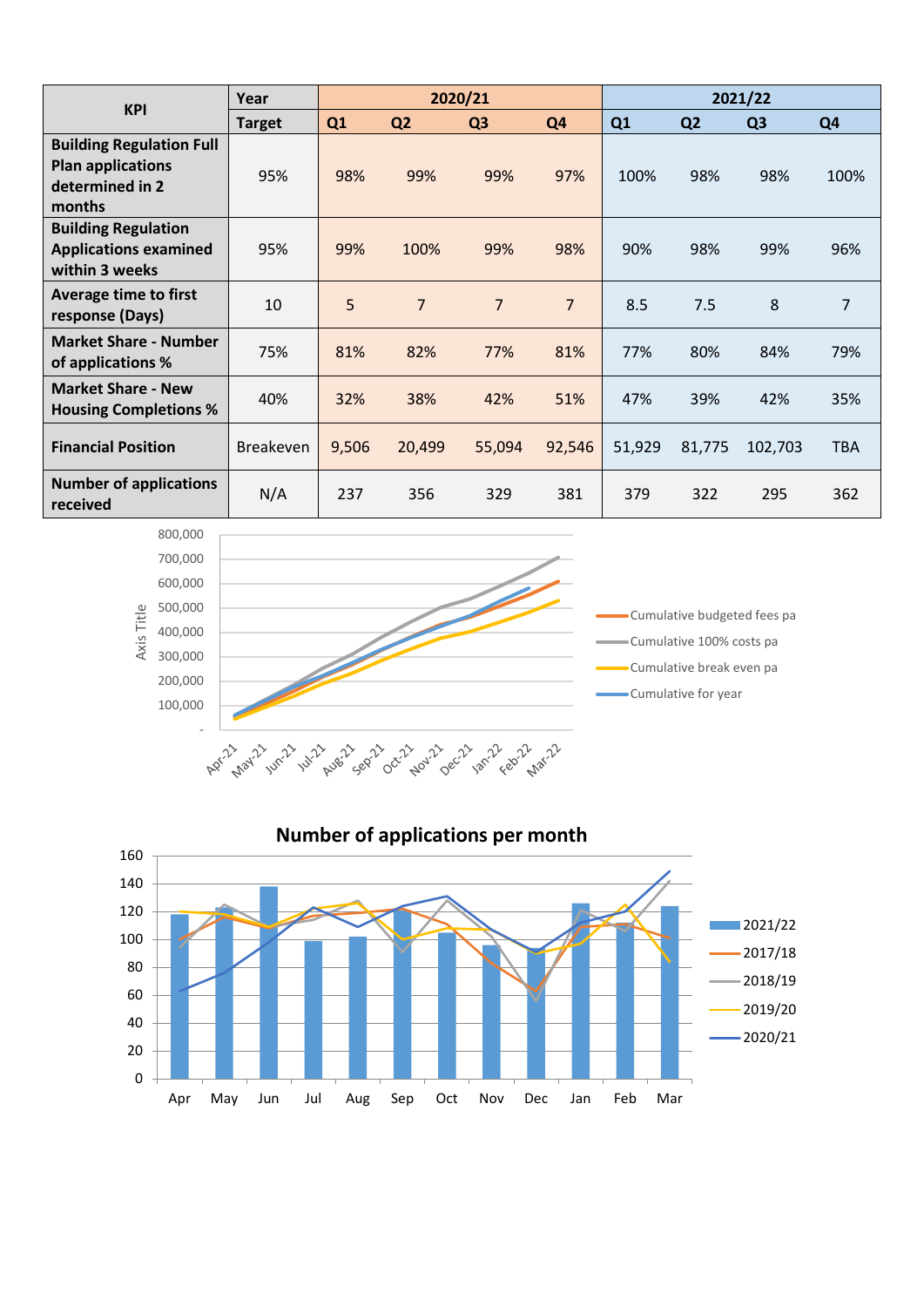**Income per month**





**Applications per year**